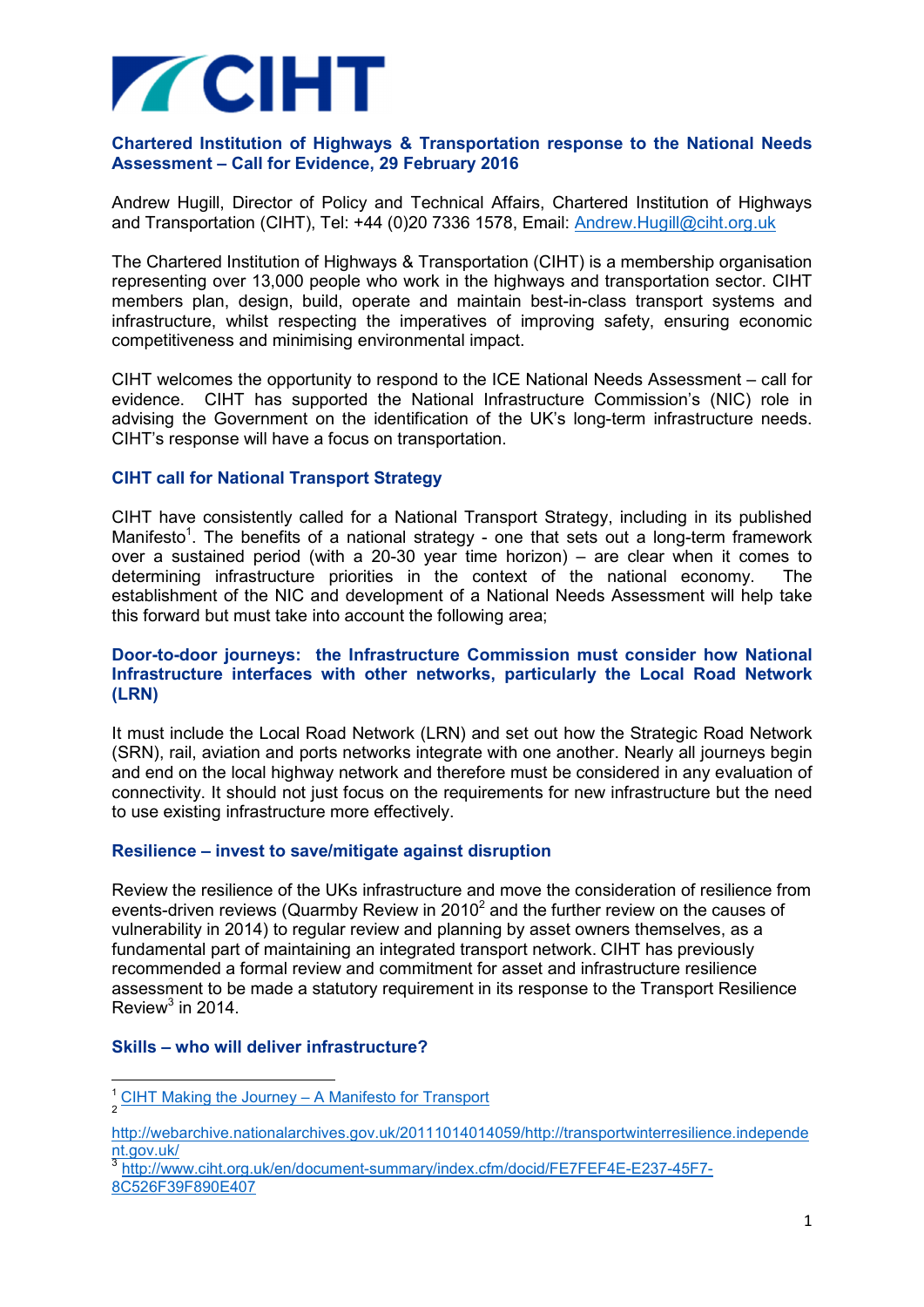

Include an increased focus around the delivery of jobs and to address the skills shortage. This includes an understanding of who is responsible for tackling the shortage and how we are going to fill the jobs that will be required to deliver the proposed infrastructure. The recruitment, development and retention of the next generation is vital to deliver these ambitious plans. In a recent survey of CIHT's Corporate Partners, 96% of respondents anticipated having a skills shortage in the next few years.<sup>4</sup>

### **A wide view of how infrastructure supports other policy agendas: housing, planning, health and education**

Take account of other key policy areas such as planning, housing, health and education and how these policy areas work together to deliver the national needs.

#### **1) Do you agree with our proposed vision and outcomes? What amendments would you propose?**

CIHT do not fully agree with the vision and outcomes. The primary aim of infrastructure investment is to enhance the UK's position in the global economy; the objectives should be better aligned with the expectations of taxpayers who want better connectivity and accessibility, and transport that supports wider essential public services. CIHT would also emphasise the following points:

# **A strong spatial strategy and attention to planning**

CIHT believes that an infrastructure strategy (including digital infrastructure), linked to a high-level spatial strategy is essential when carrying out a National Needs Assessment. There needs to be an integrated approach from Government (national, sub-national and local) and its agencies. This should extend beyond the electoral cycle to produce a long-term spatial strategy that links the future transport needs of the country.

CIHT's response to the National Planning Policy Framework<sup>5</sup> highlighted the importance of effectively integrating planning and transport to ensure that the objective of delivering sustainable growth is realised. There is a need for changes to the National Planning Policy Framework in order to facilitate better/improved and timely delivery.

Questions such as how future housing requirements will be met must be clear in spatial terms. The Commission should recognise the challenges provided by the operation of the current housing market: the majority of housing availability sits within the current housing stock and locational choices are a trade-off between affordability and travel costs. This gives support to an argument for why a light touch spatial strategy is important (for example the devolved administrations have been preparing light touch spatial strategies) $6$ .

The NIC should also consider when addressing the National Needs Assessment which existing corridors demand investment (particularly regarding public transport, including bus provision with walking and cycling).

#### **Resilience – invest to save**

l

<sup>4</sup> Routes to Diversity & Inclusion, CIHT 2015

<sup>5</sup> CIHT response to the National Planning Policy Framework

<sup>&</sup>lt;sup>6</sup> CIHT response to the Transport Select Committee call for Evidence on Local Decision Making on Transport Expenditure.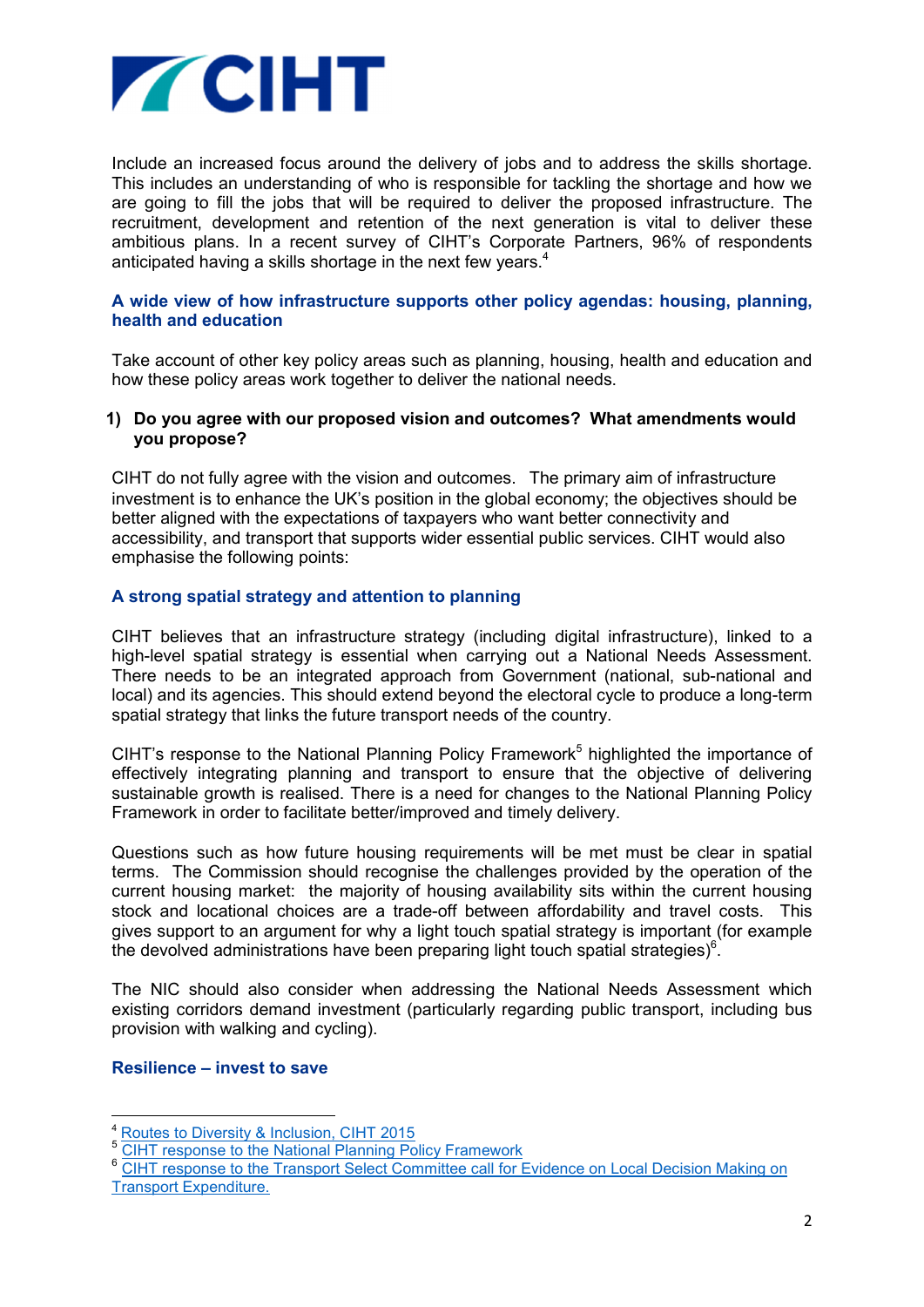

Resilient and reliable infrastructure is key to increasing confidence across the country and attracting private investment. Issues such as flood alleviation and asset maintenance are high profile across the country and highlight the need for funding certainty and commitment. Lack of both or this perception will stifle growth.

The Commission should ensure that Government takes an 'invest to save' approach as upfront investment will help reduce later costs from disruption. Such thinking should apply also to how transport networks support decarbonisation.

### **Security – the Commission needs to ensure that a security-minded approach is embedded across all Infrastructure Delivery**

The National Needs Assessment should ensure that security and resilience issues are fully considered. The NIC should focus on the security aspects of infrastructure provision in terms of physical and cyber security. This is important when it comes to the potential security implications of moves towards open data and BIM models. It is recommended that PAS 119-5 2015 is strongly championed by the NIC to ensure such thinking is embedded within the infrastructure community.

## **You don't build an extension if your roof is leaking – the Commission must not lose sight of the importance of maintaining existing infrastructure**

Maintenance and resilience of the existing asset, especially the Local Road Network, is too often overlooked with focus on the funding model for capital expenditure on highways maintenance given precedence. It is vital to recognise that the highway maintenance service in local authorities is also dependent on revenue funding from Department for Communities and Local Government (DCLG) and other sources.

Revenue funding is subject to significant economic pressures that affect the ability of local authorities to deliver their highway services. A number of reports have highlighted the need to consider both revenue and capital funding together to ensure an effective and efficient service delivery (NAO<sup>7</sup>, Transport Resilience Review<sup>8</sup>). Without considering the two elements together it is unclear how an effective and efficient service can be delivered.

#### **Skills**

l

The National Needs Assessment requires an increased focus around the delivery of jobs and to address the skills shortage. This includes an understanding of who is responsible for tackling the shortage and how we are going to fill the jobs that will be required to deliver the proposed infrastructure. The development of skills is a key area of concern and one that should be careful considered when considering delivery of the national needs. The recruitment, development and retention of the next generation is vital to deliver these ambitious plans. In a recent survey of CIHT's Corporate Partners, 96% of respondents anticipated having a skills shortage in the next few years.<sup>9</sup>

The NIC has the ability to establish the certainty that would help industry invest in skills and secure the pipeline of skilled engineers and professionals for the future. CIHT welcomes the Departments for Transport Skills strategy.

<sup>7</sup> NAO report (2014) 'Maintaining strategic infrastructure: roads'

<sup>&</sup>lt;sup>8</sup> Transport Resilience Review (2014)

Routes to Diversity & Inclusion, CIHT 2015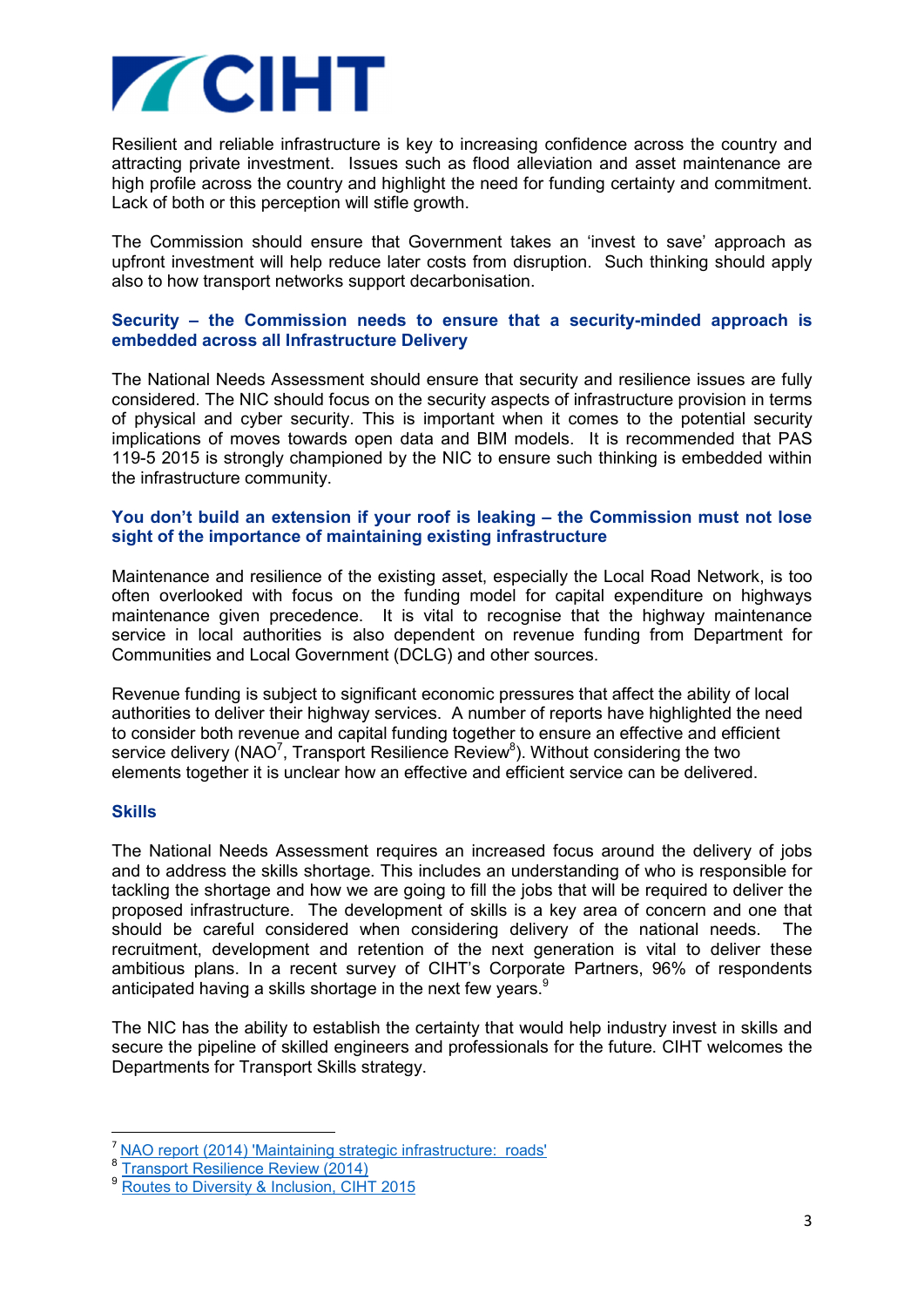

## **2) What will be the main drivers of demand for the UKs economic infrastructure over the next 35 years that we should consider in our assessment?**

There will be a range of drivers, with three broad elements: economic growth (and in particularly the conditions in the global economy), population growth, and climate change.

There is a generational dimension with the priorities of younger people likely to change demand for transport in the future. This is partly being driven by technology and enabled by innovation and this is encouraging/enabling a shift from ownership of transport towards access to transport/connectivity: this is a fundamental shift in terms of attitude and expectations.

It is important when assessing the national needs that the process recognises the wider benefits of (transport) infrastructure. Improved and integrated infrastructure will help tackle some of the big societal changes, including the ageing population, rise in obesity and social exclusion that we face. The benefits of investing in a long-term infrastructure plan will have a positive impact on accessibility, education, protecting the environment and enhancing the quality and functionality of existing places as well as improvement in quality of life and climate change.

# **Connectivity**

Improved connectivity is vital to enabling growth. Clarity and certainty in terms of strategic planning will produce greater confidence amongst investors, business and housing (developers). Cities, towns, villages and rural communities all contribute to the success of the UK economy, increasingly so as the implications of the new digital economy challenge the traditional 'agglomeration model' The CIHT Futures<sup>10</sup> project will help set out the need to adopt a new approach to strategic planning, one that embraces a scenario based planning approach.

The weaknesses in connectivity is holding back much of the UKs regions in terms of jobs, enterprise creation, economic growth, and housing. It is therefore important that investment priorities in one area of the country are determined only having taken into account the relative benefit compared to investment made elsewhere.

#### **3) What will be the main constraints on the UK's ability to provide sufficient UK national economic infrastructure assets and services over the period and what solutions or mitigations of those constraints should the UK adopt?**

There are a number of constraints include a continuing lack of commitment to long-term forward planning; limited, if any coordination between government departments with ambiguity around roles and responsibilities; a reduction in client capability in the delivery of major programmes; skills shortage in supply chain combined with a lack of diversity and a shortage of younger people being attracted into infrastructure planning and construction. There is also a need for stability in the framework for strategic infrastructure planning.

Other constraints include:

 $\overline{a}$ 

<sup>&</sup>lt;sup>10</sup> Future Uncertainty in Transport – Understanding and Responding to an Evolving Society, CIHT  $2015 - 16$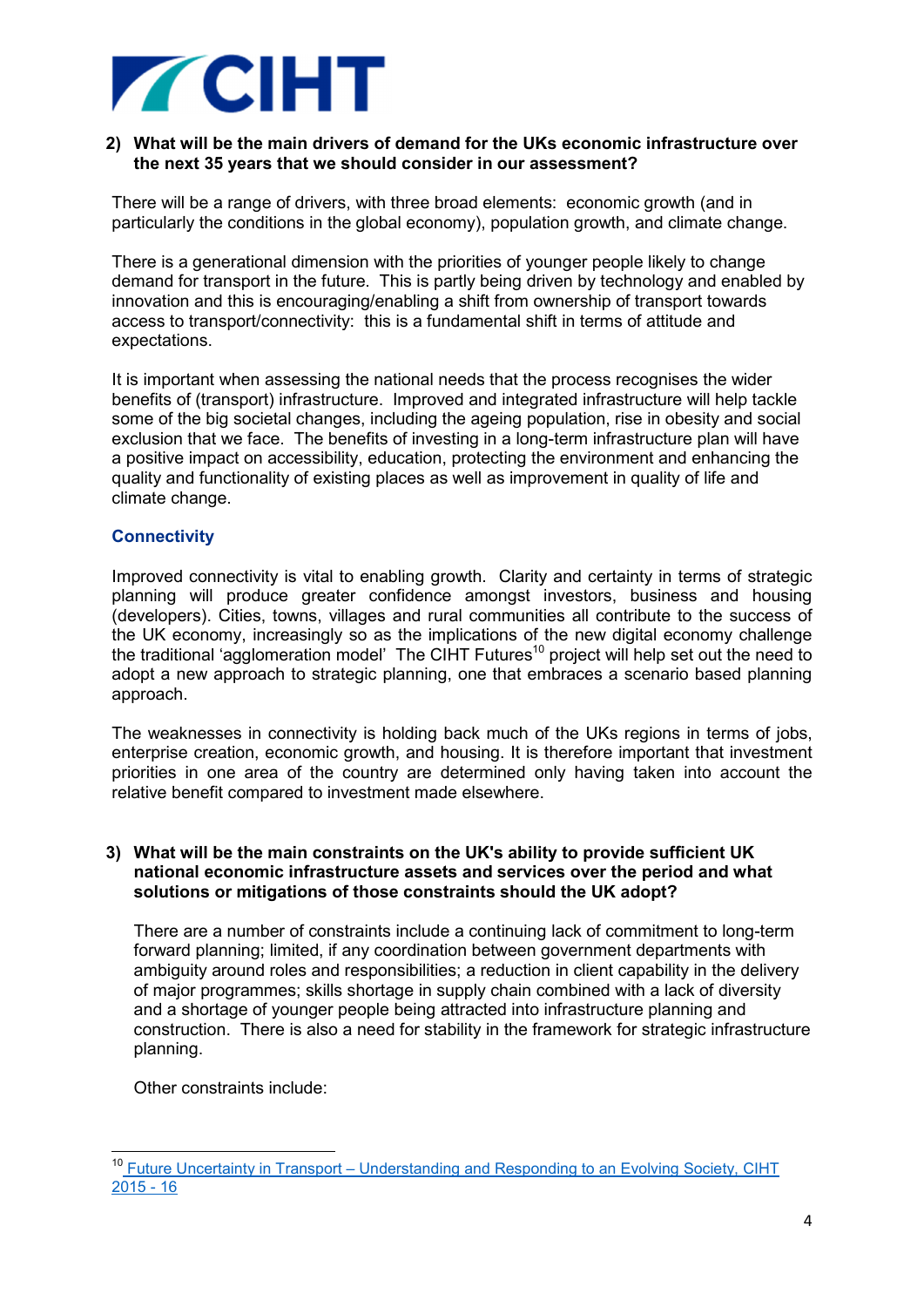

- Resource availability including finance, technical skills and land availability.
- Constraining local land use planning
- Lack of recognition of the importance of existing infrastructure maintenance and whole life management compared with new so called 'vanity' projects.
- Lack of money especially 'revenue' compared with 'capital'.

Some of the above issues could be addressed through greater cross-party consensus given to long term infrastructure decisions.

- The Commission should ensure the UK takes a strategic approach to land use planning.
- Another potential solution is to move the road network to more of a utilities model: leading to more of a pay as you go i.e. road pricing approach.

#### **Public and private sector roles**

A significant amount of investment will be private sector led (a view that HMT has articulated in the National Infrastructure Plan) – so CIHT recommends the need to make sure that public sector takes ownership of the problems but enables the private sector to respond by innovating with the solutions.

### **Sector needs certainty**

 $\overline{a}$ 

Certainty, and continuity of investment over a sustained period is important if overall improvements to the network are to be delivered effectively and efficiently. This need for certainty applies both to the Government, "client" bodies and the wider supply chain of organisations working in the sector.

CIHT welcomed the establishment of Highways England and in particularly to the greater longer term certainty of funding provided. This similar level of certainty exists for the rail network and would be useful to implement across the UK – through devolved administrations and on the local road network.

With regards to the forms of governance which would most effectively deliver transformative infrastructure, CIHT support the devolution of powers. The overriding aim of devolution should be to ensure infrastructure provision meets the needs of all users, from a personal and business perspective. However the full benefit can only be realised if there is successful connectivity, policy and collaboration between all the cities, regions and LEPs. This requires an equitable share on funding and infrastructure.

The NAO report 'Delivering major projects in government: a briefing for the Committee of Public Accounts<sup>'11</sup> – states that a third of major government projects due to deliver in the next five years are rated as in doubt or unachievable unless action is taken to improve delivery. This further highlights the need for certainty.

#### **4) What nationally significant investments in capacity or changes in policy and regulation should we prioritise to deliver these outcomes and deal with these drivers of demand?**

<sup>&</sup>lt;sup>11</sup> Delivering major projects in government: a briefing for the Committee of Public Accounts (National Audit Office (2016)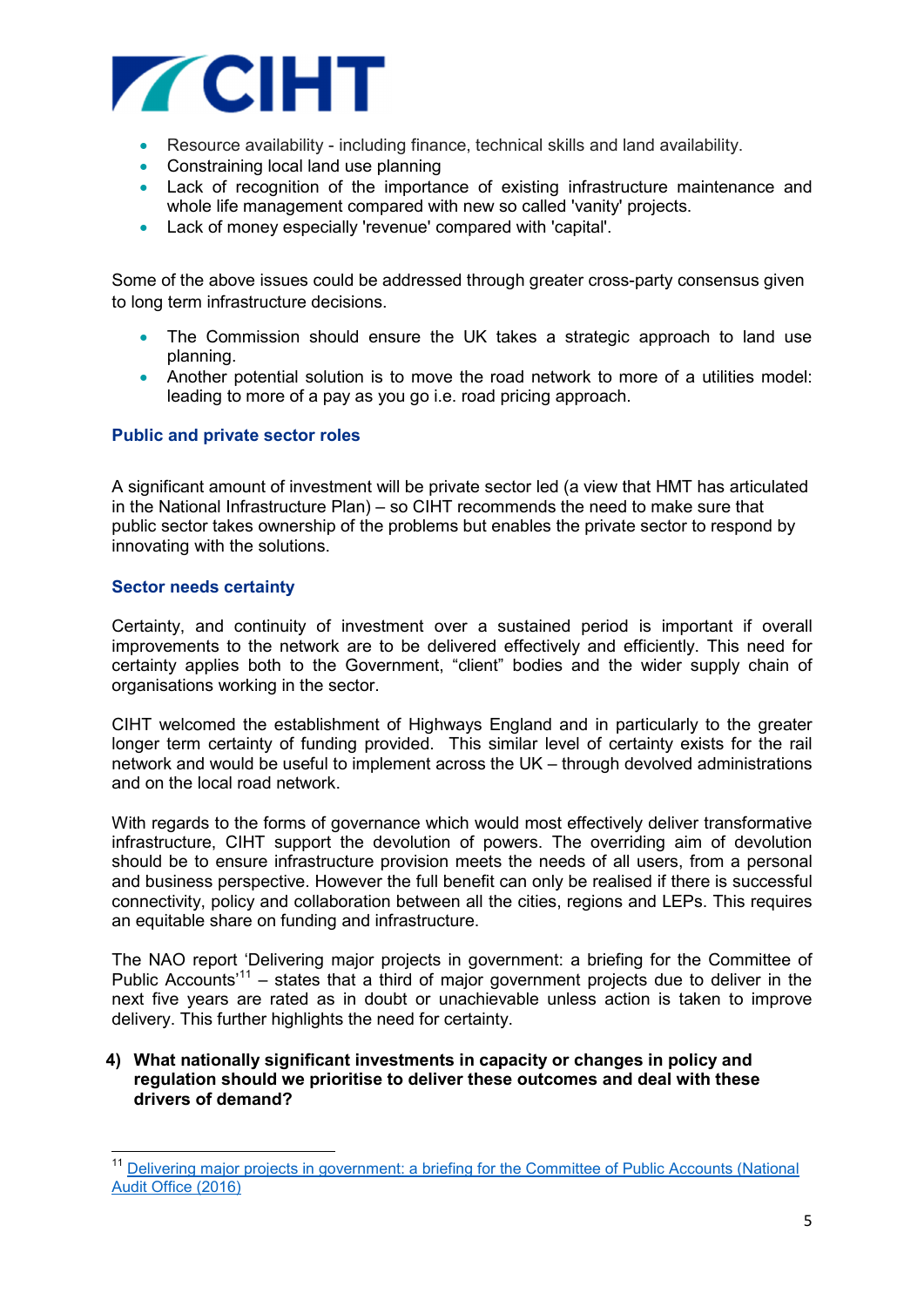

CIHT will not provide detail of particular schemes but would recommend that the following process should be followed to prioritise an approach to investment:

- Identify the different classes of groups (customers) who are reliant on the network. As well as different users of the network, these customer groups could include amongst others, adjacent communities, non-users of the network, the environment, heritage and the highway asset itself.
- Identify the different purposes that the network is required to deliver to different customer groups
- Analysis to confirm how the network will best meet the different purposes identified and to identify what investment is required to meet those different purposes of all customers.
- Confirm the wider benefits that will arise from meeting the needs of all customer groups and thereby define the Value for Money of the investment.
- Identify areas where investment in other modes will better meet the needs of customers and identify the parties best able to deliver that investment.

Priorities in the transport sector should include investment to improve connectivity and resilience and higher funding in local roads which are essential part of the overall strategic road network.

### **5) In what areas can demand management or other forms of behavioural change make a significant impact? What are the blockers and enablers for realising these opportunities?**

The NIC would be encouraged by CIHT to move away from a 'predict and provide' approach to one of more 'decide and provide'.

When considering the National Needs Assessment, consideration should also be given to what society wants the future to look like. CIHT would be pleased to share the findings of its CIHT Futures project that should provide more information and insight into issues such as uncertainty and forecasting.

Technology enabled solutions are making it possible for customers to have greater visibility of the cost of transport choices, in this sense the market will drive this trend in response to customers' expectations.

# **6) How can greater cross-sectoral decision making be encouraged?**

There needs to be an integrated approach from Government; national, regional and local; agencies and across the political parties to produce a long-term plan that links the future infrastructure needs of the country.

There should also be consideration of how infrastructure decisions influence other policy agendas such as health (for instance with links to air quality).

### **7) What are the opportunities and challenges thrown up by devolution both nationally and regionally?**

There is an opportunity to build on the emergence of sub-national groupings to encourage a more strategic focus to decision making. The emergence of statutory Sub-national Transport Bodies offers new opportunities to feed in local 'strategic' views into a national 'strategic' view. The National Needs Assessment should take advantage of this by working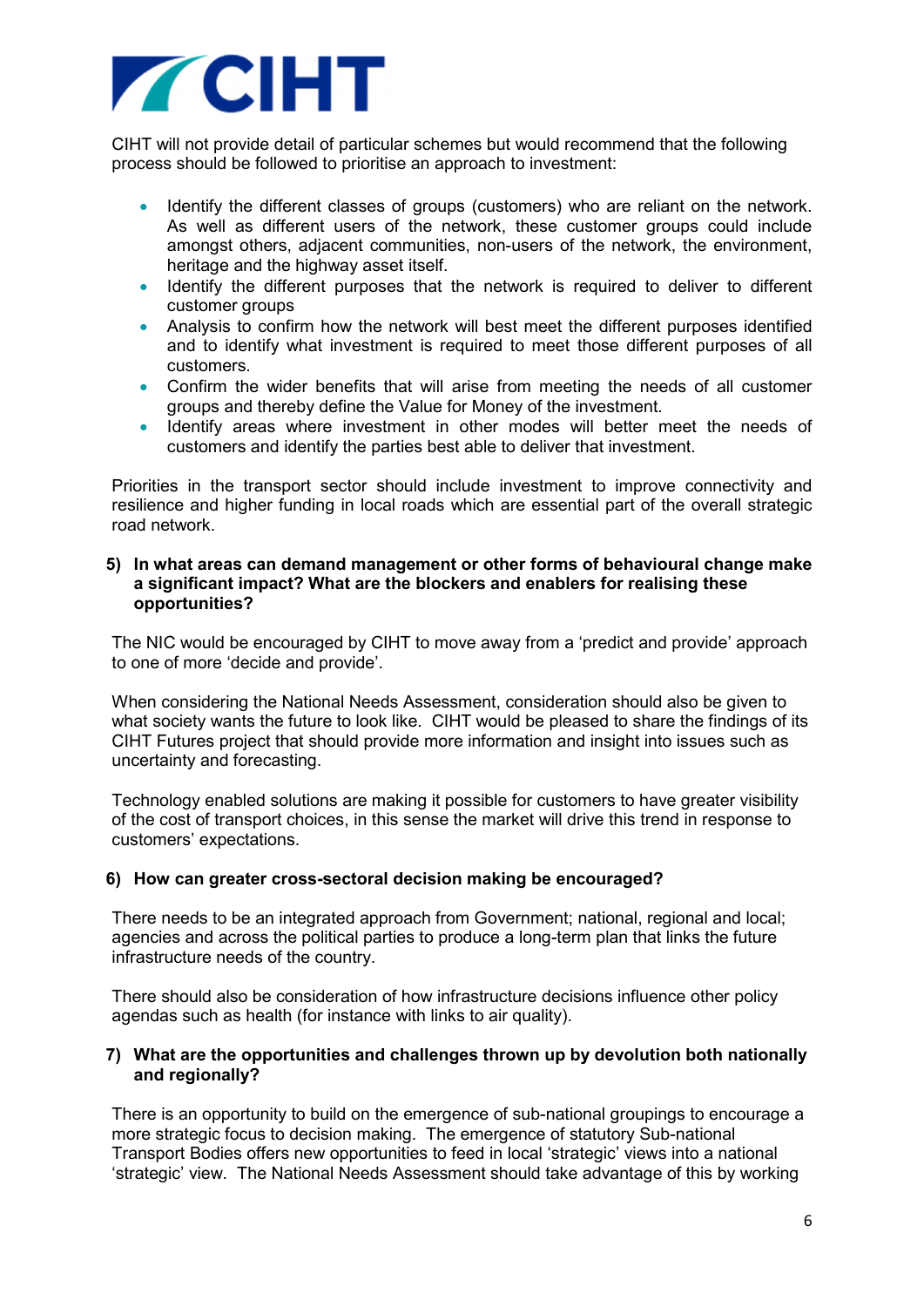

with sub-national groupings to join thinking up across modes to meet locally determined needs. Other points include:

- Devolved governments in both Scotland and Wales have already demonstrated a more joined up approach in developing transport strategy. There is an opportunity to learn from their approach.
- London provides an example of how a Mayoral approach, with executive powers, can deliver positive change in terms of transport. The 1999 Greater London Act transferred responsibility for multi-year budgets to the London Mayor<sup>12</sup> - which has allowed for long term planning (for schemes such as Crossrail) and for focus on local networks that help improve health and wellbeing through the support given to walking and cycling.
- The devolution deals currently underway present great opportunities for a greater response to local needs but the number of transport authorities across the UK does present challenges in terms of consistency of approach, ineffective use of resources and differing governance standards.
- The move to devolution of greater agglomeration of transport operations, if structured (through governance/executive powers and funded for multi-year periods) correctly could deliver real benefits.
- More focus needs to be given on how we manage transport in all its forms across the country. The Rees Jeffrey work on the Major Road network, combined with the developing approach of Highways England and the creation of Transport for the North give the opportunity to consider carefully how transport should be managed. CIHT would be pleased to engage further in that discussion, building on work we have already carried out with ICE.
- The availability of funding for transport, especially at a local level will continue to be a concern moving forwards.

# **8) What new and emerging technologies and disruptive trends should be considered?**

The important point here is as follows: the public sector should act as an enabler/facilitator for technology enabled innovation as the market will respond in ways that might not be envisaged. The public sector should provide leadership on the kind of place we are looking to achieve.

There are a huge range of emerging technologies – from increasingly autonomous vehicles, electric vehicles and wireless power technology. Print on demand (3D) and drones are just some examples of what might have a disruptive influence on supply chains and logistics.

The way in which technology changes behaviour and demand is one of the uncertain elements faced today – rather than trying to predict, the opportunity is to embrace uncertainty so trying to predict what technology will do is unlikely to be the right approach. If the question is turned around to say – What do the users of our transport networks need? Then there is the opportunity to map which factors affect and influence those needs. They can then be assessed;

• Which of those factors can be controlled and which cannot?

l

• Where can technology play a part in controlling those factors and who manages that technology?

<sup>&</sup>lt;sup>12</sup> 'Can Devolved Transport Overcome the Black Spots, Guardian Newspaper (2015)